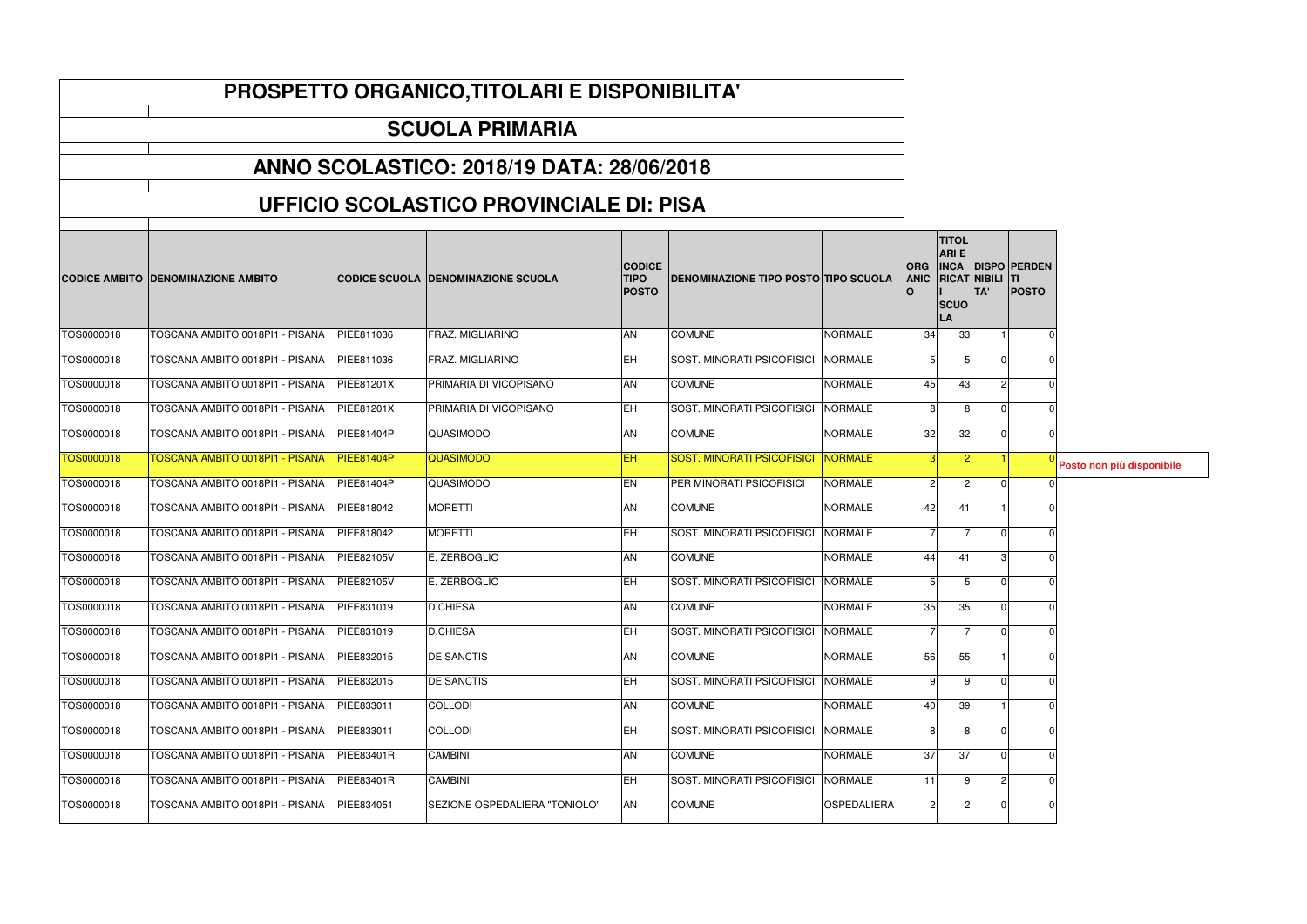| 57                      | 6                       | 0              |  |
|-------------------------|-------------------------|----------------|--|
| $\overline{8}$          | $\overline{0}$          | $\overline{0}$ |  |
| $\overline{52}$         | 0                       | $\overline{0}$ |  |
| $\overline{8}$          | $\overline{0}$          | $\overline{0}$ |  |
| 38                      | $\overline{0}$          | $\overline{0}$ |  |
| $\overline{6}$          | $\overline{0}$          | $\overline{0}$ |  |
| 54                      | $\overline{0}$          | $\overline{0}$ |  |
| 5                       | $\mathbf{0}$            | 0              |  |
| 55                      | $\overline{4}$          | 0              |  |
| $\overline{8}$          | $\overline{0}$          | $\overline{0}$ |  |
| $\overline{\mathbf{1}}$ | $\overline{0}$          | $\overline{0}$ |  |
| 4                       | $\overline{0}$          | $\overline{0}$ |  |
|                         |                         |                |  |
| $\overline{\mathbf{1}}$ | $\overline{0}$          | $\overline{0}$ |  |
| $\overline{c}$          | $\overline{0}$          | $\overline{0}$ |  |
|                         |                         |                |  |
| 41                      | $\overline{10}$         | 0              |  |
| $\overline{6}$          | 5                       | $\overline{0}$ |  |
|                         |                         |                |  |
| 26                      | $\mathbf{0}$            | $\mathbf{0}$   |  |
| $\overline{\mathbf{c}}$ | $\overline{\mathbf{1}}$ | 0              |  |
|                         |                         |                |  |
| 45                      | 3                       | 0              |  |
| $\overline{7}$          | $\mathbf{0}$            | $\mathbf{0}$   |  |
|                         |                         |                |  |
| 38                      | $\overline{1}$          | $\overline{0}$ |  |
| $\overline{4}$          | $\overline{c}$          | 0              |  |
|                         |                         |                |  |
| 42                      | $\overline{c}$          | 0              |  |
|                         |                         |                |  |

| TOS0000018 | TOSCANA AMBITO 0018PI1 - PISANA                                                    | <b>PIEE83501L</b> | <b>MAZZINI</b>                    | <b>AN</b>               | <b>COMUNE</b>                     | <b>NORMALE</b>                         | 63              | 57 | 6        | $\overline{0}$ |
|------------|------------------------------------------------------------------------------------|-------------------|-----------------------------------|-------------------------|-----------------------------------|----------------------------------------|-----------------|----|----------|----------------|
| TOS0000018 | TOSCANA AMBITO 0018PI1 - PISANA                                                    | PIEE83501L        | <b>MAZZINI</b>                    | $E$ H                   | SOST. MINORATI PSICOFISICI        | <b>NORMALE</b>                         | 8 <sup>1</sup>  | R  |          | $\overline{0}$ |
| TOS0000018 | TOSCANA AMBITO 0018PI1 - PISANA                                                    | PIEE83601C        | <b>G. PASCOLI</b>                 | AN                      | <b>COMUNE</b>                     | <b>NORMALE</b>                         | 52              | 52 |          | $\overline{0}$ |
| TOS0000018 | TOSCANA AMBITO 0018PI1 - PISANA                                                    | PIEE83601C        | G. PASCOLI                        | $E$ H                   | SOST. MINORATI PSICOFISICI        | <b>NORMALE</b>                         | 8 <sup>1</sup>  | 8  |          | $\overline{0}$ |
| TOS0000018 | TOSCANA AMBITO 0018PI1 - PISANA                                                    | PIEE83901X        | <b>PASCOLI</b>                    | $\overline{AN}$         | <b>COMUNE</b>                     | <b>NORMALE</b>                         | 38              | 38 |          | $\overline{0}$ |
| TOS0000018 | TOSCANA AMBITO 0018PI1 - PISANA                                                    | PIEE83901X        | PASCOLI                           | $E$ H                   | SOST. MINORATI PSICOFISICI        | <b>NORMALE</b>                         | -61             | հ  |          | $\overline{0}$ |
| TOS0000018 | TOSCANA AMBITO 0018PI1 - PISANA                                                    | PIEE840014        | <b>FUCINI</b>                     | AN                      | <b>COMUNE</b>                     | <b>NORMALE</b>                         | 54              | 54 |          | $\overline{0}$ |
| TOS0000018 | TOSCANA AMBITO 0018PI1 - PISANA                                                    | PIEE840014        | <b>FUCINI</b>                     | EH                      | SOST. MINORATI PSICOFISICI        | <b>NORMALE</b>                         | 5 <sup>1</sup>  | 5  |          | $\overline{0}$ |
| TOS0000018 | TOSCANA AMBITO 0018PI1 - PISANA                                                    | <b>PIEE84101X</b> | <b>GALILEI</b>                    | <b>AN</b>               | <b>COMUNE</b>                     | <b>NORMALE</b>                         | 59              | 55 |          | $\overline{0}$ |
| TOS0000018 | TOSCANA AMBITO 0018PI1 - PISANA                                                    | <b>PIEE84101X</b> | <b>GALILEI</b>                    | ΕH                      | SOST. MINORATI PSICOFISICI        | <b>NORMALE</b>                         | 8 <sup>1</sup>  | R  |          | $\overline{0}$ |
| TOS0000019 | TOSCANA AMBITO 0019PI2 -<br>VALDARNO INFERIORE / VALDERA /<br><b>VAL DI CECINA</b> | <b>PICT70000C</b> | FIBONACCI                         | ZJ                      | CORSI DI ISTR. PER ADULTI         | <b>ISTRUZIONE</b><br><b>PER ADULTI</b> |                 |    |          | $\overline{0}$ |
| TOS0000019 | TOSCANA AMBITO 0019PI2 -<br>VALDARNO INFERIORE / VALDERA /<br><b>VAL DI CECINA</b> | PICT701008        | <b>ELISABETTA VECCHI</b>          | ΖJ                      | <b>CORSI DI ISTR. PER ADULTI</b>  | <b>ISTRUZIONE</b><br>PER ADULTI        |                 |    |          | $\overline{0}$ |
| TOS0000019 | TOSCANA AMBITO 0019PI2 -<br>VALDARNO INFERIORE / VALDERA /<br><b>VAL DI CECINA</b> | <b>PIEE70001R</b> | SCUOLA CARCERARIA "DON BOSCO"     | <b>ON</b>               | <b>CARCERARIA</b>                 | <b>CARCERARIA</b>                      |                 |    | $\Omega$ | $\Omega$       |
| TOS0000019 | TOSCANA AMBITO 0019PI2 -<br>VALDARNO INFERIORE / VALDERA /<br><b>VAL DI CECINA</b> | PIEE70201C        | <b>STABILIMENTO PENITENZIARIO</b> | QN                      | <b>CARCERARIA</b>                 | <b>CARCERARIA</b>                      | $\overline{2}$  |    | - 0      | $\overline{0}$ |
| TOS0000019 | TOSCANA AMBITO 0019PI2 -<br>VALDARNO INFERIORE / VALDERA /<br><b>VAL DI CECINA</b> | PIEE810029        | <b>COPERNICO</b>                  | AN                      | <b>COMUNE</b>                     | <b>NORMALE</b>                         | 51              | 41 | 10       | $\overline{0}$ |
| TOS0000019 | TOSCANA AMBITO 0019PI2 -<br>VALDARNO INFERIORE / VALDERA /<br><b>VAL DI CECINA</b> | PIEE810029        | COPERNICO                         | ΕH                      | SOST. MINORATI PSICOFISICI        | <b>NORMALE</b>                         | $\overline{11}$ | 6  | 5        | $\overline{0}$ |
| TOS0000019 | TOSCANA AMBITO 0019PI2 -<br>VALDARNO INFERIORE / VALDERA /<br><b>VAL DI CECINA</b> | PIEE81301Q        | <b>DANTE ALIGHIERI</b>            | AN                      | <b>COMUNE</b>                     | <b>NORMALE</b>                         | 26              | 26 | $\Omega$ | $\overline{0}$ |
| TOS0000019 | TOSCANA AMBITO 0019PI2 -<br>VALDARNO INFERIORE / VALDERA /<br><b>VAL DI CECINA</b> | PIEE81301Q        | <b>DANTE ALIGHIERI</b>            | EH                      | SOST. MINORATI PSICOFISICI        | <b>NORMALE</b>                         |                 |    |          | $\overline{0}$ |
| TOS0000019 | TOSCANA AMBITO 0019PI2 -<br>VALDARNO INFERIORE / VALDERA /<br><b>VAL DI CECINA</b> | PIEE81501B        | <b>G.GALILEI</b>                  | AN                      | <b>COMUNE</b>                     | <b>NORMALE</b>                         | 48              | 45 | 3        | $\overline{0}$ |
| TOS0000019 | TOSCANA AMBITO 0019PI2 -<br>VALDARNO INFERIORE / VALDERA /<br><b>VAL DI CECINA</b> | PIEE81501B        | <b>G.GALILEI</b>                  | <b>EH</b>               | <b>SOST. MINORATI PSICOFISICI</b> | <b>NORMALE</b>                         | 7               | 7  | $\Omega$ | $\overline{0}$ |
| TOS0000019 | TOSCANA AMBITO 0019PI2 -<br>VALDARNO INFERIORE / VALDERA /<br><b>VAL DI CECINA</b> | PIEE816028        | <b>VASCO CORSI</b>                | <b>AN</b>               | <b>COMUNE</b>                     | <b>NORMALE</b>                         | 39              | 38 |          | 0              |
| TOS0000019 | TOSCANA AMBITO 0019PI2 -<br>VALDARNO INFERIORE / VALDERA /<br><b>VAL DI CECINA</b> | PIEE816028        | <b>VASCO CORSI</b>                | $\overline{\mathsf{H}}$ | SOST. MINORATI PSICOFISICI        | <b>NORMALE</b>                         | 6               |    | 2        | $\overline{0}$ |
| TOS0000019 | TOSCANA AMBITO 0019PI2 -<br>VALDARNO INFERIORE / VALDERA /<br><b>VAL DI CECINA</b> | PIEE817024        | GUERRAZZI                         | AN                      | <b>COMUNE</b>                     | <b>NORMALE</b>                         | 44              | 42 | 2        | $\overline{0}$ |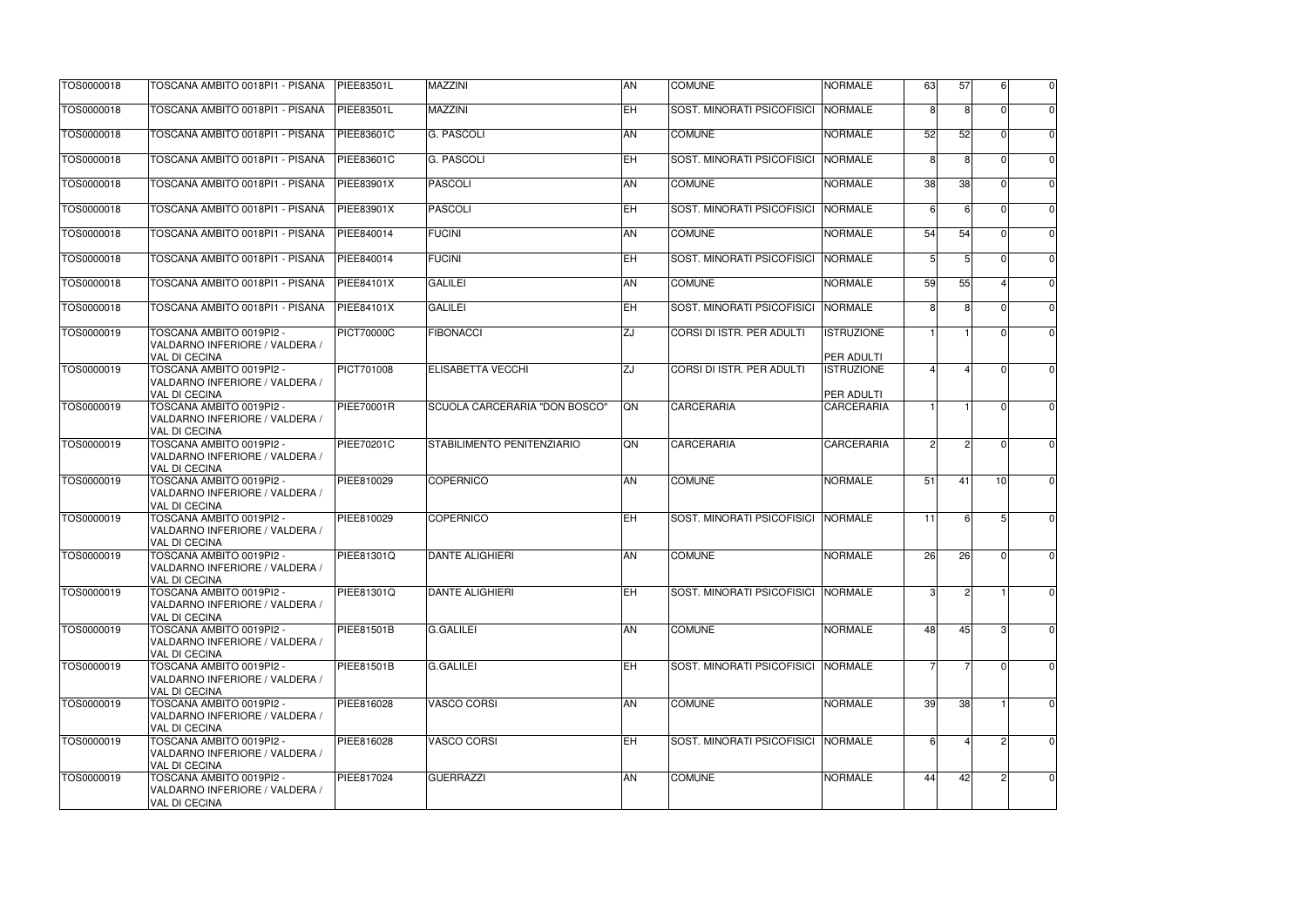| TOS0000019 | TOSCANA AMBITO 0019PI2 -                                   | PIEE817024        | <b>GUERRAZZI</b>       | <b>IEH</b>     | SOST. MINORATI PSICOFISICI  NORMALE |                | 6               | 3  | 3             | $\overline{0}$ |
|------------|------------------------------------------------------------|-------------------|------------------------|----------------|-------------------------------------|----------------|-----------------|----|---------------|----------------|
|            | VALDARNO INFERIORE / VALDERA /<br><b>VAL DI CECINA</b>     |                   |                        |                |                                     |                |                 |    |               |                |
| TOS0000019 | TOSCANA AMBITO 0019PI2 -                                   | <b>PIEE81904T</b> | <b>FUCINI</b>          | AN             | <b>COMUNE</b>                       | <b>NORMALE</b> | 52              | 50 | 2             | $\overline{0}$ |
|            | VALDARNO INFERIORE / VALDERA /<br><b>VAL DI CECINA</b>     |                   |                        |                |                                     |                |                 |    |               |                |
| TOS0000019 | TOSCANA AMBITO 0019PI2 -                                   | <b>PIEE81904T</b> | <b>FUCINI</b>          | $E$ H          | <b>SOST. MINORATI PSICOFISICI</b>   | <b>NORMALE</b> | 10 <sup>1</sup> | 8  |               | $\Omega$       |
|            | VALDARNO INFERIORE / VALDERA /<br><b>VAL DI CECINA</b>     |                   |                        |                |                                     |                |                 |    |               |                |
| TOS0000019 | TOSCANA AMBITO 0019PI2 -                                   | PIEE820042        | DANTE ALIGHIERI        | AN             | <b>COMUNE</b>                       | <b>NORMALE</b> | 36              | 33 | 3             | $\overline{0}$ |
|            | VALDARNO INFERIORE / VALDERA /<br><b>VAL DI CECINA</b>     |                   |                        |                |                                     |                |                 |    |               |                |
| TOS0000019 | TOSCANA AMBITO 0019PI2 -                                   | PIEE820042        | DANTE ALIGHIERI        | ΕH             | <b>SOST. MINORATI PSICOFISICI</b>   | <b>NORMALE</b> | 6 <sup>1</sup>  |    |               | $\overline{0}$ |
|            | VALDARNO INFERIORE / VALDERA /<br><b>VAL DI CECINA</b>     |                   |                        |                |                                     |                |                 |    |               |                |
| TOS0000019 | TOSCANA AMBITO 0019PI2 -                                   | PIEE82201E        | MONTOPOLI IN V.A.      | AN             | <b>COMUNE</b>                       | <b>NORMALE</b> | 36              | 34 | $\mathcal{P}$ | $\overline{0}$ |
|            | VALDARNO INFERIORE / VALDERA /<br><b>VAL DI CECINA</b>     |                   |                        |                |                                     |                |                 |    |               |                |
| TOS0000019 | TOSCANA AMBITO 0019PI2 -                                   | <b>PIEE82201E</b> | MONTOPOLI IN V.A.      | ΕH             | SOST. MINORATI PSICOFISICI          | <b>NORMALE</b> | 6 <sup>1</sup>  | 3  | 3             | $\overline{0}$ |
|            | VALDARNO INFERIORE / VALDERA /<br><b>VAL DI CECINA</b>     |                   |                        |                |                                     |                |                 |    |               |                |
| TOS0000019 | TOSCANA AMBITO 0019PI2 -                                   | <b>PIEE82305E</b> | <b>GUARDISTALLO</b>    | AN             | <b>COMUNE</b>                       | <b>NORMALE</b> | 31              | 25 | -6            | $\overline{0}$ |
|            | VALDARNO INFERIORE / VALDERA /<br><b>VAL DI CECINA</b>     |                   |                        |                |                                     |                |                 |    |               |                |
| TOS0000019 | TOSCANA AMBITO 0019PI2 -                                   | PIEE82305E        | <b>GUARDISTALLO</b>    | $\overline{H}$ | SOST. MINORATI PSICOFISICI          | <b>NORMALE</b> | $\overline{2}$  |    |               | $\overline{0}$ |
|            | VALDARNO INFERIORE / VALDERA /<br><b>VAL DI CECINA</b>     |                   |                        |                |                                     |                |                 |    |               |                |
| TOS0000019 | TOSCANA AMBITO 0019PI2 -                                   | PIEE824016        | <b>TABARRINI</b>       | <b>AN</b>      | <b>COMUNE</b>                       | <b>NORMALE</b> | 30 <sup>1</sup> | 27 | 3             | $\overline{0}$ |
|            | VALDARNO INFERIORE / VALDERA /<br><b>VAL DI CECINA</b>     |                   |                        |                |                                     |                |                 |    |               |                |
| TOS0000019 | TOSCANA AMBITO 0019PI2 -                                   | PIEE824016        | <b>TABARRINI</b>       | EH             | <b>SOST. MINORATI PSICOFISICI</b>   | <b>NORMALE</b> | $\overline{2}$  | 2  | - 0           | $\overline{0}$ |
|            | VALDARNO INFERIORE / VALDERA /<br><b>VAL DI CECINA</b>     |                   |                        |                |                                     |                |                 |    |               |                |
| TOS0000019 | TOSCANA AMBITO 0019PI2 -                                   | PIEE825012        | G.GALILEI              | <b>AN</b>      | <b>COMUNE</b>                       | <b>NORMALE</b> | 46              | 44 |               | $\Omega$       |
|            | VALDARNO INFERIORE / VALDERA /<br><b>VAL DI CECINA</b>     |                   |                        |                |                                     |                |                 |    |               |                |
| TOS0000019 | TOSCANA AMBITO 0019PI2 -                                   | PIEE825012        | <b>G.GALILEI</b>       | <b>EH</b>      | <b>SOST. MINORATI PSICOFISICI</b>   | <b>NORMALE</b> | 5 <sup>1</sup>  |    |               | $\overline{0}$ |
|            | VALDARNO INFERIORE / VALDERA /                             |                   |                        |                |                                     |                |                 |    |               |                |
| TOS0000019 | <b>VAL DI CECINA</b><br>TOSCANA AMBITO 0019PI2 -           | PIEE82601T        | <b>GALILEI</b>         | AN             | <b>COMUNE</b>                       | <b>NORMALE</b> | 42              | 42 | $\Omega$      | $\Omega$       |
|            | VALDARNO INFERIORE / VALDERA /                             |                   |                        |                |                                     |                |                 |    |               |                |
|            | VAL DI CECINA                                              |                   |                        |                |                                     |                |                 |    |               |                |
| TOS0000019 | TOSCANA AMBITO 0019PI2 -                                   | <b>PIEE82601T</b> | <b>GALILEI</b>         | ΕH             | SOST. MINORATI PSICOFISICI          | NORMALE        | 6I              | 6  | $\Omega$      | $\overline{0}$ |
|            | VALDARNO INFERIORE / VALDERA /                             |                   |                        |                |                                     |                |                 |    |               |                |
|            | <b>VAL DI CECINA</b>                                       |                   |                        |                |                                     |                |                 |    |               |                |
| TOS0000019 | TOSCANA AMBITO 0019PI2 -<br>VALDARNO INFERIORE / VALDERA / | PIEE82701N        | <b>L.DA VINCI</b>      | <b>AN</b>      | <b>COMUNE</b>                       | <b>NORMALE</b> | 46              | 43 | 3             | $\overline{0}$ |
|            | <b>VAL DI CECINA</b>                                       |                   |                        |                |                                     |                |                 |    |               |                |
| TOS0000019 | TOSCANA AMBITO 0019PI2 -                                   | <b>PIEE82701N</b> | <b>L.DA VINCI</b>      | EH             | <b>SOST. MINORATI PSICOFISICI</b>   | <b>NORMALE</b> | 10              | 8  |               | $\overline{0}$ |
|            | VALDARNO INFERIORE / VALDERA /<br><b>VAL DI CECINA</b>     |                   |                        |                |                                     |                |                 |    |               |                |
| TOS0000019 | TOSCANA AMBITO 0019PI2 -                                   | <b>PIEE82801D</b> | CAPANNOLI              | AN             | <b>COMUNE</b>                       | <b>NORMALE</b> | 50              | 47 | 3             | $\overline{0}$ |
|            | VALDARNO INFERIORE / VALDERA /                             |                   |                        |                |                                     |                |                 |    |               |                |
| TOS0000019 | <b>VAL DI CECINA</b><br>TOSCANA AMBITO 0019PI2 -           | PIEE82801D        | CAPANNOLI              | ΕH             | SOST. MINORATI PSICOFISICI          | <b>NORMALE</b> |                 |    | $\Omega$      | $\overline{0}$ |
|            | VALDARNO INFERIORE / VALDERA /                             |                   |                        |                |                                     |                |                 |    |               |                |
|            | <b>VAL DI CECINA</b>                                       |                   |                        |                |                                     |                |                 |    |               |                |
| TOS0000019 | TOSCANA AMBITO 0019PI2 -                                   | PIEE829019        | PAPA GIOVANNI PAOLO II | <b>AN</b>      | <b>COMUNE</b>                       | <b>NORMALE</b> | 51              | 43 | 8             | $\overline{0}$ |
|            | VALDARNO INFERIORE / VALDERA /                             |                   |                        |                |                                     |                |                 |    |               |                |
|            | VAL DI CECINA                                              |                   |                        |                |                                     |                |                 |    |               |                |

| $\overline{3}$ | $\overline{3}$          | $\overline{0}$ |
|----------------|-------------------------|----------------|
| $\overline{0}$ | $\overline{c}$          | 0              |
| $\overline{8}$ | $\overline{c}$          | 0              |
| $\overline{3}$ | $\overline{3}$          | $\overline{0}$ |
| 6              | $\overline{0}$          | $\mathbf{0}$   |
| $\overline{4}$ | $\overline{\mathbf{c}}$ | 0              |
| $\overline{3}$ | $\overline{3}$          | $\overline{0}$ |
| $\overline{5}$ | $\overline{6}$          | $\overline{0}$ |
| $\overline{1}$ | 1                       | 0              |
| 7              | $\overline{3}$          | $\overline{0}$ |
| $\overline{c}$ | $\overline{0}$          | $\overline{0}$ |
| 4              | $\overline{2}$          | $\overline{0}$ |
| $\overline{4}$ | 1                       | 0              |
| $\overline{2}$ | 0                       | $\mathbf{0}$   |
| $\overline{6}$ | 0                       |                |
| $\overline{3}$ | $\overline{3}$          | ſ              |
| 8              | $\overline{c}$          | 0              |
| 7              | $\overline{3}$          | $\overline{0}$ |
| 4              | $\overline{0}$          | (              |
| 3              | $\overline{8}$          |                |
|                |                         |                |